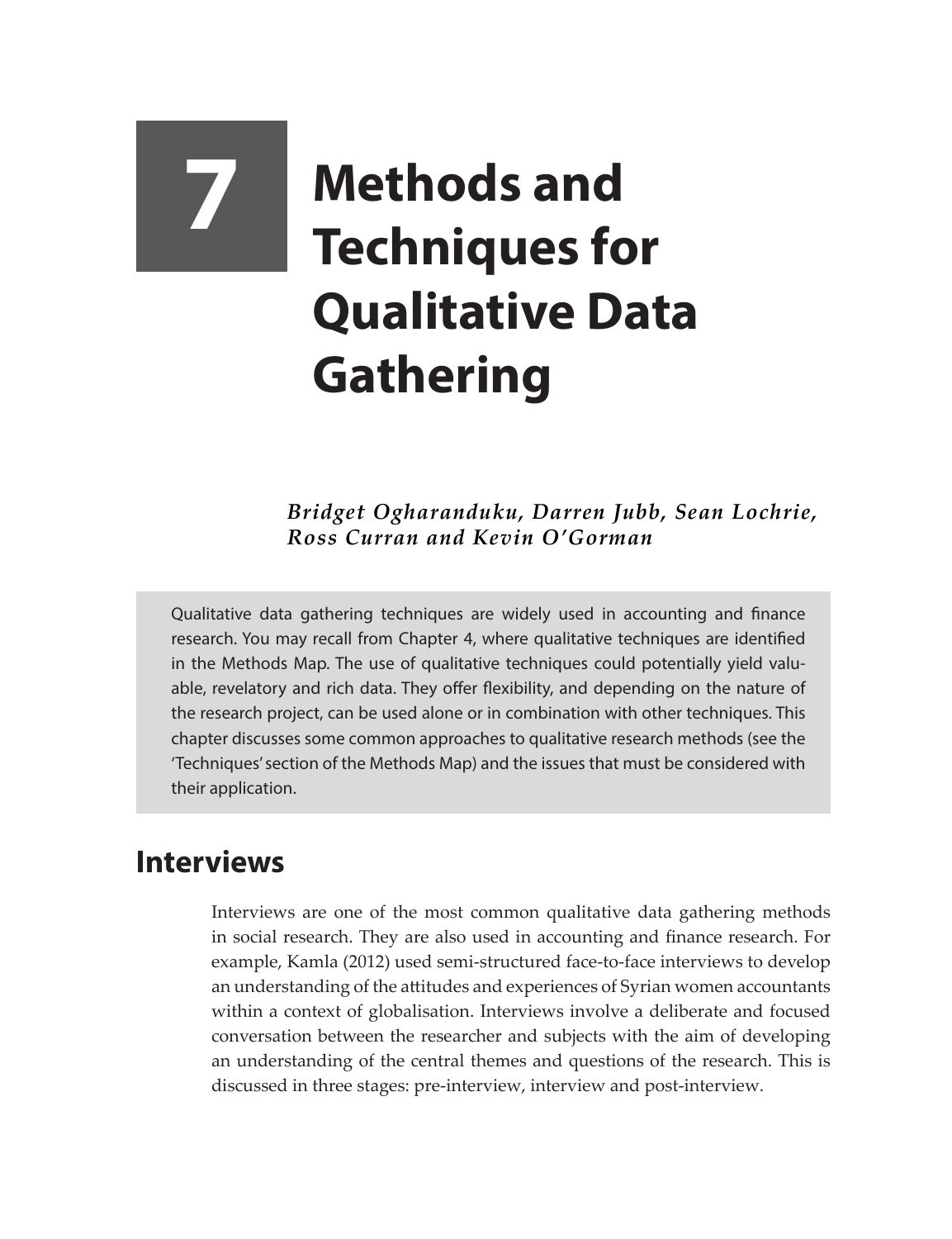## **Pre-interview considerations: Design and access**

It is important to set realistic and achievable objectives when formulating your research ideas (See Chapter 2). This also applies when considering your approach in interviews. Most importantly, you must trust your instincts to guide you. Remember that an interview is simply a conversation between two people, which you should already be familiar with and have the basic skills to ensure a successful outcome.

|                 | <b>Strengths</b>                                        | <b>Weaknesses</b>                                      | <b>Applicability</b>                            |
|-----------------|---------------------------------------------------------|--------------------------------------------------------|-------------------------------------------------|
| Unstructured    | Provides rich information.                              | Time-consuming.                                        | Exploratory research                            |
|                 | Explores previously unknown                             | Resource intensive.                                    | investigating past                              |
|                 | themes that may arise from the<br>interview.            | Lacking in generalizability.                           | events when subjective<br>views and experiences |
|                 | Creates relationships which                             | Can generate a vast, often                             | are sought.                                     |
|                 | may lead to more information.                           | irrelevant data.                                       | In conjunction                                  |
|                 | Uses informal language.                                 | Susceptible to interviewer<br>bias.                    | with other research                             |
|                 | Questions prepared in advance                           | Time-consuming.                                        | methods.<br>Multiple interviewers.              |
| Semi-Structured | to cover critical points,                               | Resource intensive.                                    | Only one chance to                              |
|                 | useful when the researcher is                           | Needs good interview skills                            | conduct the interview.                          |
|                 | inexperienced.                                          | to keep on topic.                                      | Researcher has some                             |
|                 | Interviewees still retain<br>freedom and flexibility to | Interview questions are open                           | knowledge of the topic.                         |
|                 | express their own views.                                | to researcher bias.                                    | In conjunction                                  |
|                 | Increased reliability and scope                         | May lack generalizability.                             | with other research<br>methods.                 |
|                 | for comparability.                                      |                                                        |                                                 |
|                 | Interviewee is able to respond                          |                                                        |                                                 |
|                 | informally.                                             |                                                        | Clear focus and                                 |
| Structured      | Can produce consistent<br>generalizable data.           | Little opportunity for<br>feedback.                    | a question to be                                |
|                 | Minimal risk of bias.                                   | Question responses are                                 | answered.                                       |
|                 | Large sample size.                                      | limited and restrictive.                               | High level of knowledge                         |
|                 | Less time required.                                     | Little scope to cater for the                          | on a topic to allow for                         |
|                 | Sophisticated interviewing                              | unforeseen.                                            | appropriate question<br>formulation.            |
|                 | skills not required.                                    | Real-time changes to the<br>interviews cannot be made. | A well-developed                                |
|                 |                                                         |                                                        | literature.                                     |

#### **Table 7.1:** Strengths, weaknesses and applications of interview approaches

There are three different approaches to interviews – unstructured (open-ended), structured and semi-structured. The semi-structured interview lies between the structured and unstructured. Adopting the most appropriate type determines the success of any research project. Your choice depends on the nature